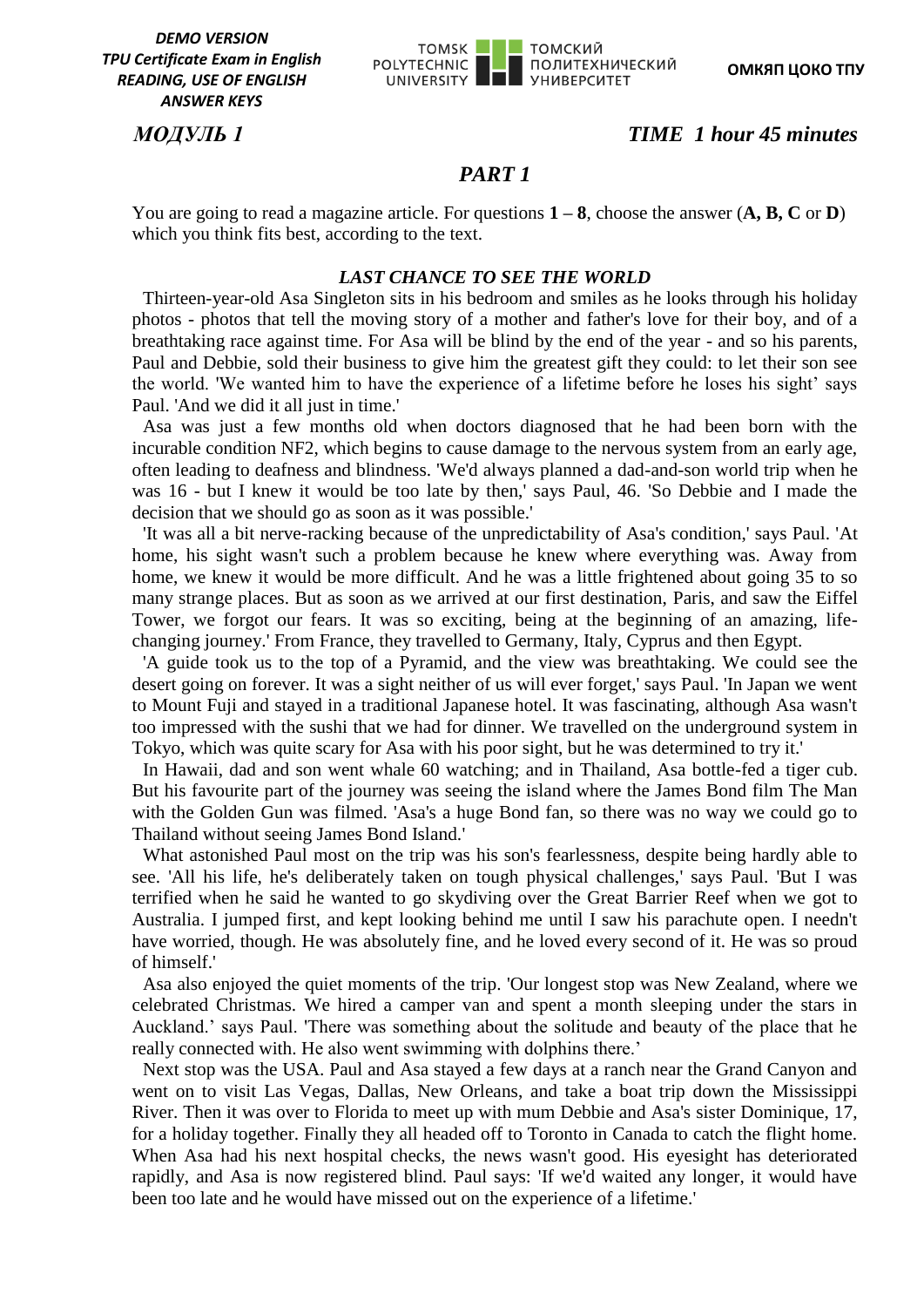

- **1** Why did Asa's parents arrange a round-the-world trip for him?
- **A.** They wanted him to see the world before he lost his eyesight.
- **B.** They had sold their business and wanted to spend the money on their son.
- **C.** They wanted to share the experience of a lifetime with him.
- **D.** They thought the journey might improve his medical condition.
- **2** People suffering from NF2
- **A.** are born with damaged nervous systems.
- **B.** are usually deaf from birth.
- **C.** develop the condition when they are only a few months old.
- **D.** often lose their sight and hearing.

**3** Why were Asa's parents more worried about his sight problems during the trip than before it? **A.** Asa himself felt frightened during the trip.

- **B.** They knew his eyesight was getting worse all the time.
- **C.** His sight problems mattered less in familiar surroundings.
- **D.** Asa's reactions were difficult to predict.

**4** Seeing the Eiffel Tower was particularly exciting because

- **A.** it made them forget their worries.
- **B.** they knew it was the start of an incredible trip.
- **C.** they knew it would change their lives.
- **D.** they knew they would be going to Germany next.

**5** One thing that Asa did was not very keen on was

- **A.** the huge size of the desert.
- **B.** the traditional hotel near Mount Fuji.
- **C.** some of the food in Japan.
- **D.** the journey to Tokyo.

**6** How did Asa and his father react to parachuting in Australia?

- **A.** Asa loved it, but Paul was worried about his son.
- **B.** Paul enjoyed it, but Asa found the physical challenge too tough.
- **C.** They were both completely fearless.
- **D.** They were both terrified at first, but enjoyed it in the end.

**7** Asa really enjoyed his time in New Zealand because

- **A.** it was a great place to spend Christmas.
- **B.** he could look at the stars at night.
- **C.** he saw some interesting wildlife there.
- **D.** he loved being in such attractive and peaceful surroundings.
- **8** What did Asa do in Florida?
- **A.** He caught the flight home to England.
- **B.** He went on a boat.
- **C.** He spent some time with the rest of his family.
- **D.** He spent a few days on a ranch.

#### *Answer Keys*

- **1 A** (They wanted him to see the world before he lost his eyesight.)
- **2 D** (often lose their sight and hearing.)
- **3 C** (His sight problems mattered less in familiar surroundings.)
- **4 B** (they knew it was the start of an incredible trip.)
- **5 C** (some of the food in Japan.)
- **6 A** (Asa loved it, but Paul was worried about his son.)
- **7 D** (he loved being in such attractive and peaceful surroundings.)
- **8 C** (He spent some time with the rest of his family.)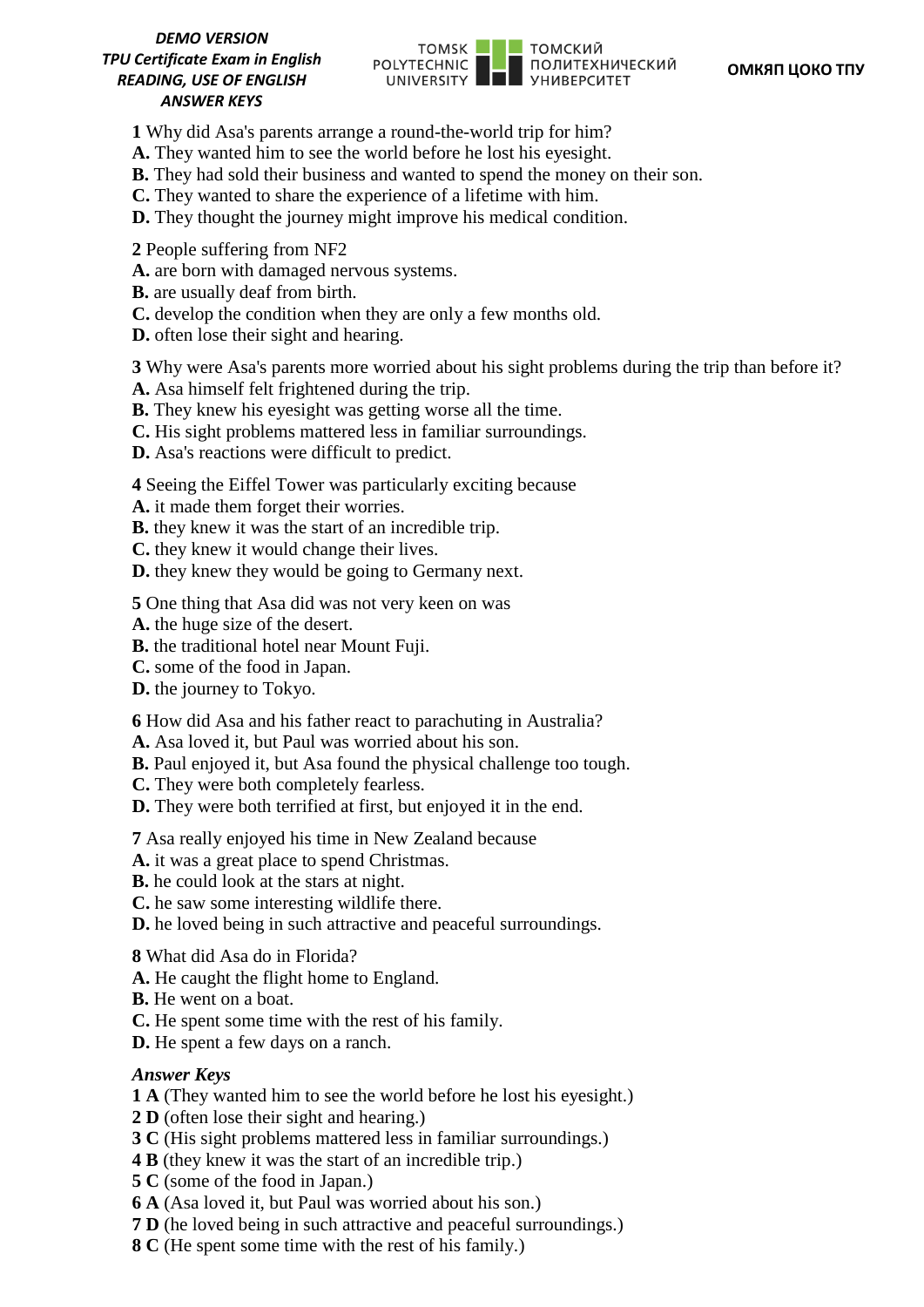**1**

**2**

**3**

**4**

**5**



# *PART 2*

You are going to read about a man who invents robots. Seven sentences have been removed from the text. Choose from the sentences  $\mathbf{A} - \mathbf{H}$  the one which fits each gap  $(1 – 7)$ . There is **one** extra sentence which you do not need to use.

#### *MR WU'S ROBOT*

If you met Wu Yulu from Tongzhou, China, and father of two, you'd probably just think you were meeting a farmer. He appears to be quite poor and perhaps wouldn't be regarded by many people as a success story.

But Mr Wu, who left school at 14 and has no formal technical training, is a part-time inventor who creates robots to help people reduce their time spent on doing jobs like the housework. Whafs even more amazing is that these labour-saving robots' are all created from scrap he comes across in rubbish dumps.

His brain children, which are all developed during long nights spent in his garden shed with only his imagination as a guide, include Number Five, a one-metre-tall humanoid robot capable of walking, changing light bulbs, lighting cigarettes and pouring tea.

Like all of Mr Wu's inventions, it is made out of bits of old metal, tape and second-hand batteries.

Although a man of few words, the farmer will admit that his ultimate robot is a virtual human. 'It would have a brain that could think, and arms and legs like a real person.' Mr Wu also hopes that his creations may one day join a long list of Chinese inventions.

With funding and support, Mr Wu believes his robots could similarly revolutionise everyday life and change the way we work.

You might doubt Mr Wu's self-belief but you certainly can't question his unstoppable enthusiasm, which has now lasted for over 25 years. In that time he thinks he has made at least 25 robots. He came up with the idea for his first robot while watching people walking and studying the motion of their bodies.

'But in my spare time from farming, I'd pick up anything that could be used in those movable things.'

Despite a number of setbacks, he has never thought of giving up. Once he went to hospital after trying out a new invention. It exploded and he still has scars on his hands and arms.

I was left with nothing/ he said. With a new house costing 90,000 yuan, Mr Wu's long-suffering wife, Dong Shuyan, has started a private kindergarten in an attempt to pay off the family's loans. She describes her husband as 'child-like' in his obsession with inventions, though she is philosophical about her burden.

'When we got married, everyone warned me he would care more about his robots than about me,' she said, but Ms Dong is also optimistic about her husband's new plan to start selling the patents for his robots.

**6**

'He has so much talent,' said his wife, 'he should at least be able I to make some money out of it.'

His latest 'robot rickshaw' took a year to build. The 1.8- metre-tall robot pulls a rickshaw and is operated by the driver operating a hand-held control. After its batteries have charged for six hours the robot can walk for eight kilometres, approximately one step every three seconds.

**7**

'There are so many good things in life, and any of them could - become the basis for my robots.'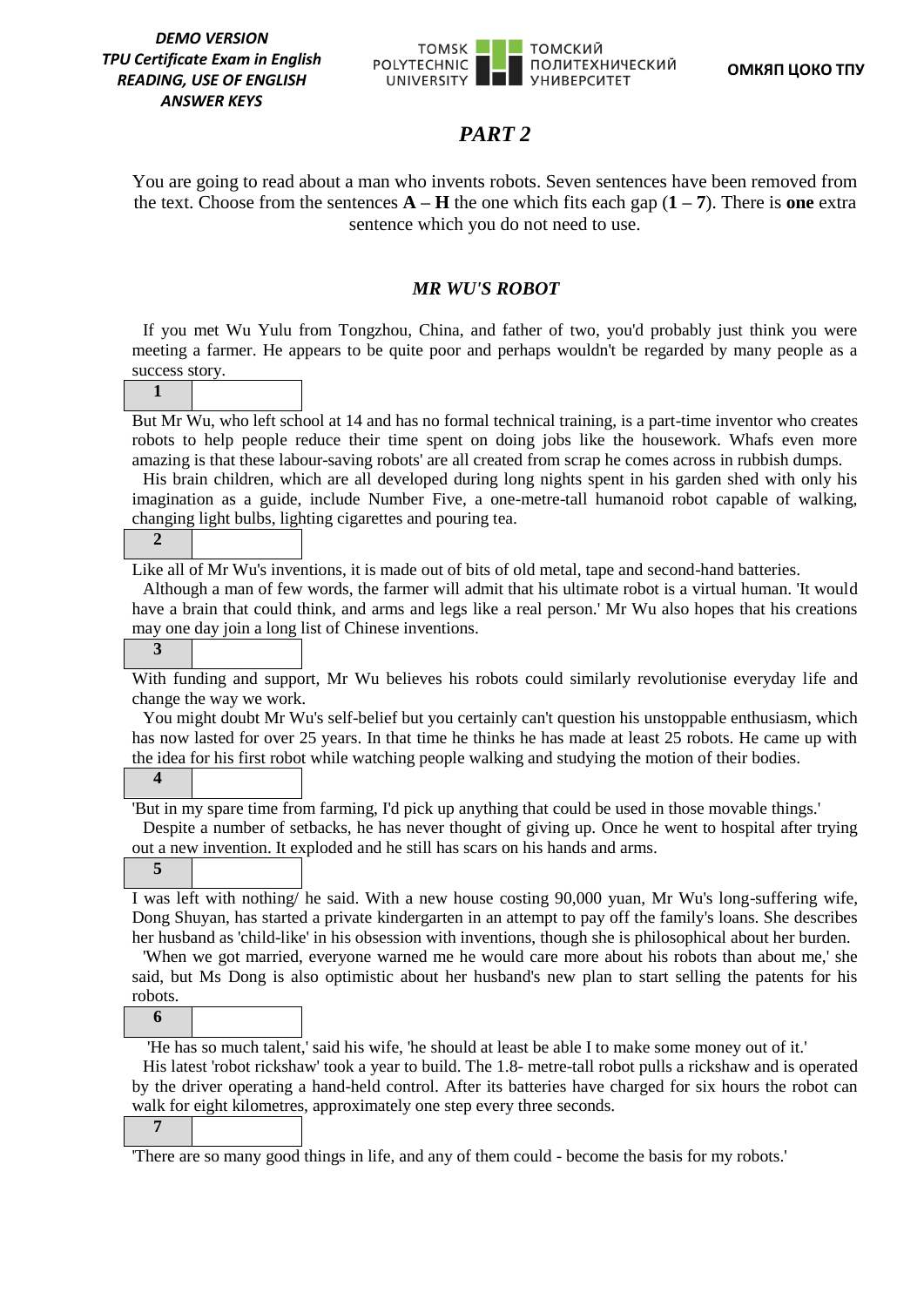

**A** 'At that time, I didn't even know the term 'robot',' Wu said.

**B** More recently, his house burnt down from his experiments.

**C** A newer model named Number Six is a monkey-like robot with magnetised feet which enables it to crawl slowly up metallic walls.

**D** He has now come up with one that will walk like a human being.

**E** At 42 years of age he has destroyed his family home, been seriously burned and ended up £5,000 in debt.

**F** He dreams his robot may become like the compass, gunpowder and the umbrella, all of which China pioneered the use of, before exporting them to Europe and the rest of the world.

**G** As for his next robot, Mr Wu is unsure.

**H** The inventor has already earned around £200 for a mechanical grasshopper, while a hightech company has shown interest in Number Eight.

### *Answer Keys*

*1 E 2 C 3 F 4 A 5 B 6 H 7 G*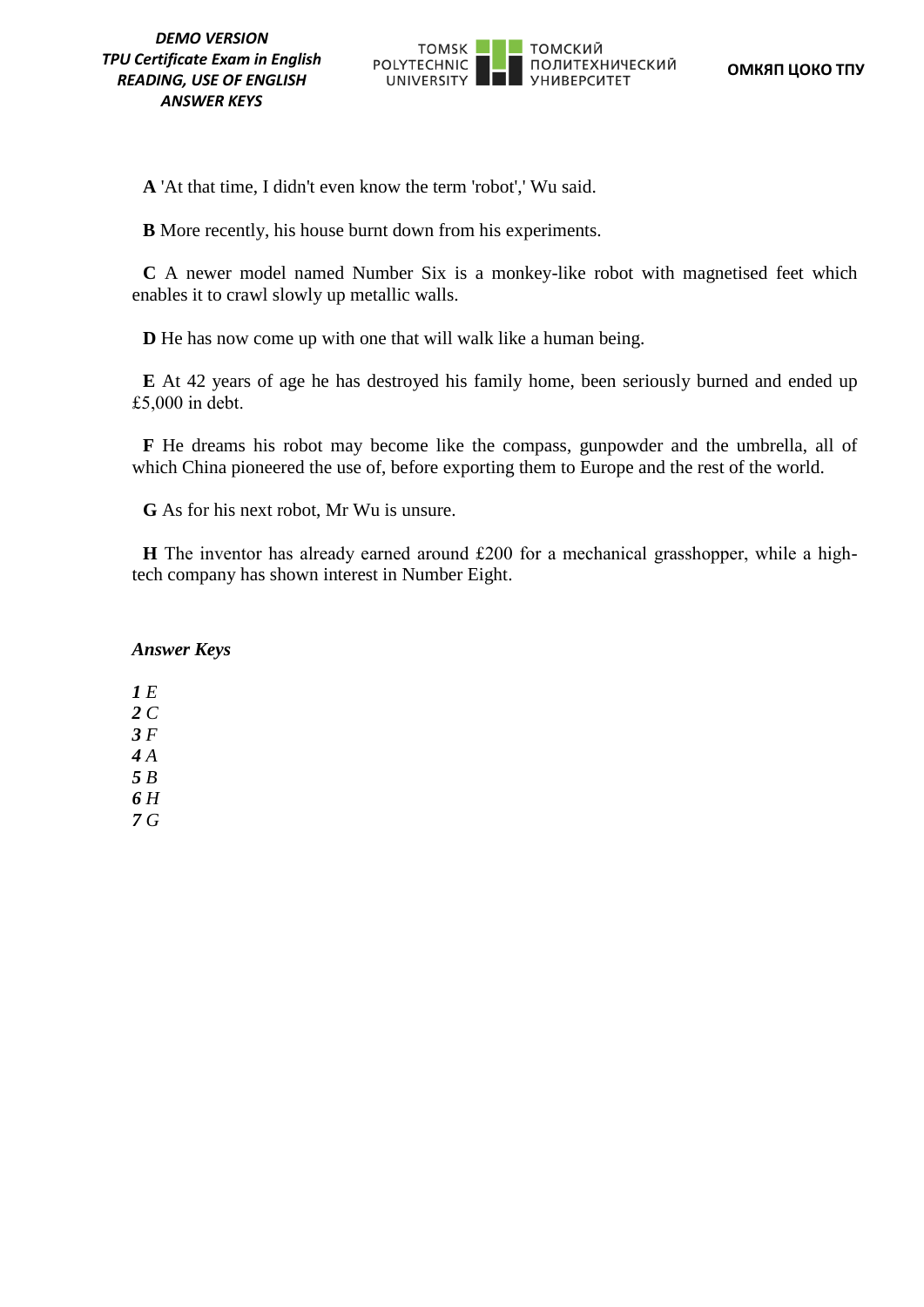

# *PART 3*

You are going to read a newspaper article about early flying machines. For questions  $1 - 10$ , choose from the texts  $(A - D)$ . When more than one answer is required, these may be given in any order. There is an example at the beginning **(0)**.

Mark your answers **on the separate answer sheet**.

### **Which person …**

was also an author? got bored with his invention? **2** spent a long time on his invention? **3** did not die while testing the apparatus? **4 5** almost caused the death of another person? **6** accepted his death? **7** was not let down by his apparatus? **8** jumped from a building? **9** only transported one person? **10 11** had more success with a different invention? **12** did something that had never been done before? experimented on another model first?

| $\mathbf{1}$              |    |  |
|---------------------------|----|--|
| $\overline{2}$            |    |  |
| $\overline{3}$            |    |  |
| $\overline{\overline{4}}$ | 5  |  |
| $\overline{\mathbf{6}}$   |    |  |
| $\overline{7}$            |    |  |
| 8                         |    |  |
| $\overline{9}$            |    |  |
| 10                        | 11 |  |
| 12                        |    |  |
| 13                        | 14 |  |
| 15                        |    |  |

#### *Answer Keys*

| C   |
|-----|
| D   |
| A   |
| B/D |
| B/D |
| A   |
| C   |
| B   |
| C   |
| A/C |
| A/C |
| D   |
| B/D |
| B/D |
| B   |
|     |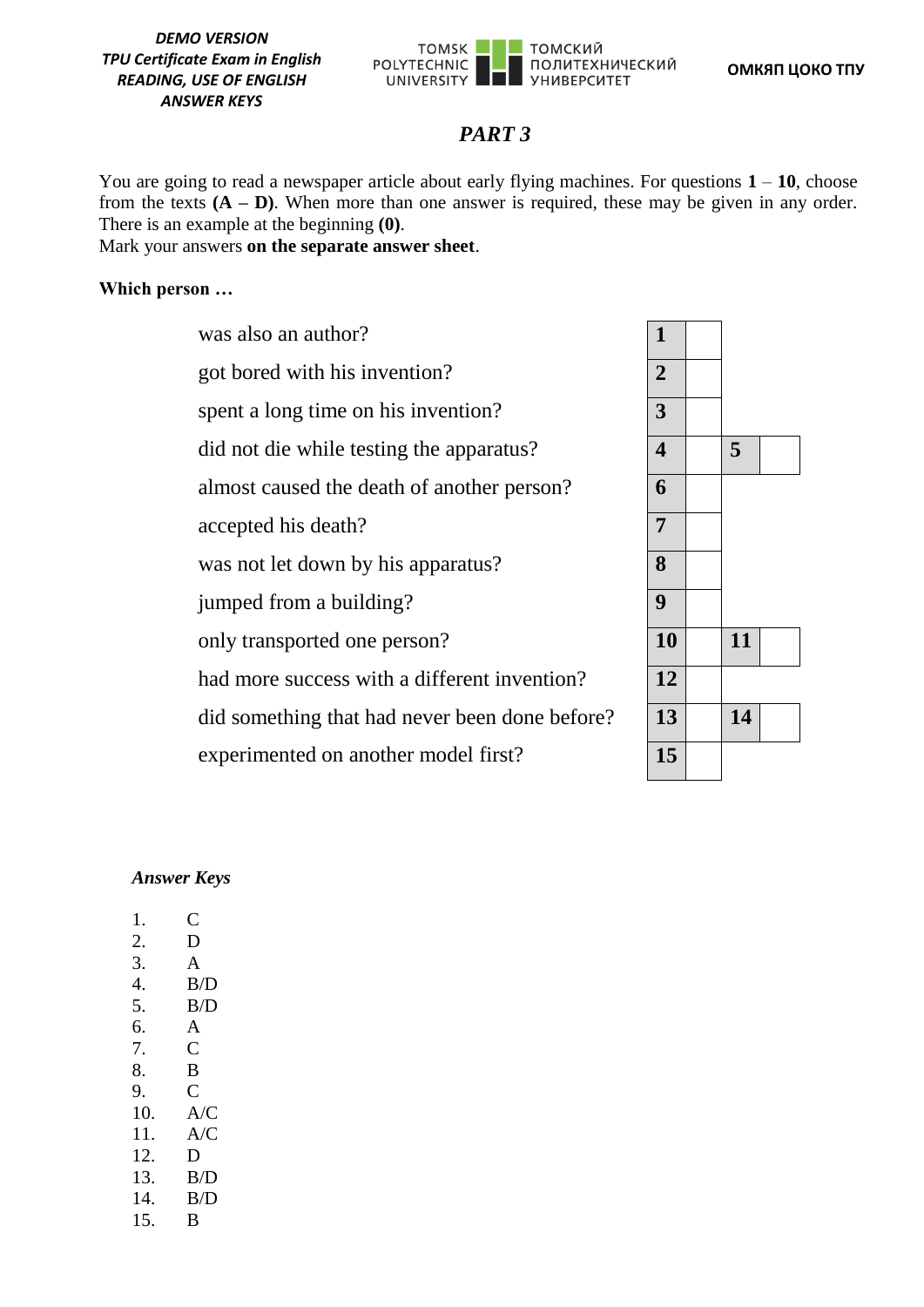

# *PIONEERS OF FLIGHT*

#### **A**

The Belgian de Groof worked for years on an apparatus intended to emulate the flight of birds. For this purpose, he constructed a device with bat-like wings. The framework was made of wood and rattan; the wings, spanning nearly 40 feet, were covered with strong, waterproof silk, as was the twentyfoot-long tail. The machine was controlled by three hand-operated levers.

De Groof's first trial, which consisted of jumping from a great height to the Grand Place in Brussels, ended in complete failure, and he was lucky to escape unhurt. His second attempt was successful, but his third, on the evening of 9 July 1894, was not. Having planned to descend into the River Thames, de Groof was taken up by balloon and released from a height of 1,000 feet. For some unknown reason the wing frame collapsed and he fell to his death.

There was a second accident when the balloonist, having lost control of the balloon, landed in front of an approaching train, which just stopped in the nick of time. **B**

In 1875, Gaston Tissandier reached the unheard of altitude of 8,600 metres in a balloon. Both of his companions on the trip died from breathing the thin air. Tissandier, himself, survived, but became deaf. This did not, however, put him off and he continued with his experiments. On 8 October 1883 he and his brother Albert became the first to fit an electric motor to an airship, thus creating the first electric-powered flight and enabling airships to be steered. In order to form some idea of the results which could be obtained, the brothers first performed tests on a smallscale model in their own laboratory in Paris. The airship they finally constructed was huge – 92 feet long with a diameter of 30 feet. The bamboo pannier, which was attached by twenty ropes to the envelope, contained the Siemens electric motor. The test on 8 October, which lasted just over an hour, was a relative success. The flight lasted just over an hour and the brothers landed safely. They had been able to steer the airship at will but declared that they would have had problems had the weather not been fair.

 $\mathbb{C}$ 

Otto Lilienthal studied the science of aviation and published two books on the subject. He constructed a machine in which he threw himself from a height, remained in the air for a time and then gradually descended to earth. His machine consisted of a framework of thin wooden rods covered with fine linen fixed securely to his shoulders. It took the shape of two slightly concave wings, with a raised tailpiece at the rear. A pair of rudders were fitted to help him steer. Mr Lilienthal first launched himself in his machine from a tower on a hilltop near Berlin, then later on from a 200-foot-high hill in the Rhinow Mountains. He describes his feelings: 'After a few leaps one gradually begins to feel that one is master of the situation; a feeling of safety replaces the initial fear.'

On 9 August 1896, Otto Lilienthal crashed to earth from a height of 50 feet while testing a new type of steering device. He died the following day. His last words were reported to be, 'Sacrifices must be made.' **D** 

On Tuesday 31 July 1894, for the first time in history, a flying machine actually left the ground, fully equipped with engines, boiler, fuel, water and a crew of three. Its inventor was Hiram Maxim, who had invested £20,000 in its construction. Unfortunately, Maxim's triumph was short-lived as the Maxim flying machine crashed on its first flight. The machine was a large structure formed of steel tubes and wires. Weighing 8,000 pounds including men and stores, it had five wings and was steam-driven. Maxim began tests in 1894. On the third try the plane, which was powered up to 40 miles per hour, left its track and continued on its way cutting a path through the grass for some 200 yards. At times it reached an altitude of two to three feet above the ground before it finally crashed. After this Maxim lost interest in flying and went on to other inventions, making his fortune with the invention of the Maxim machine gun.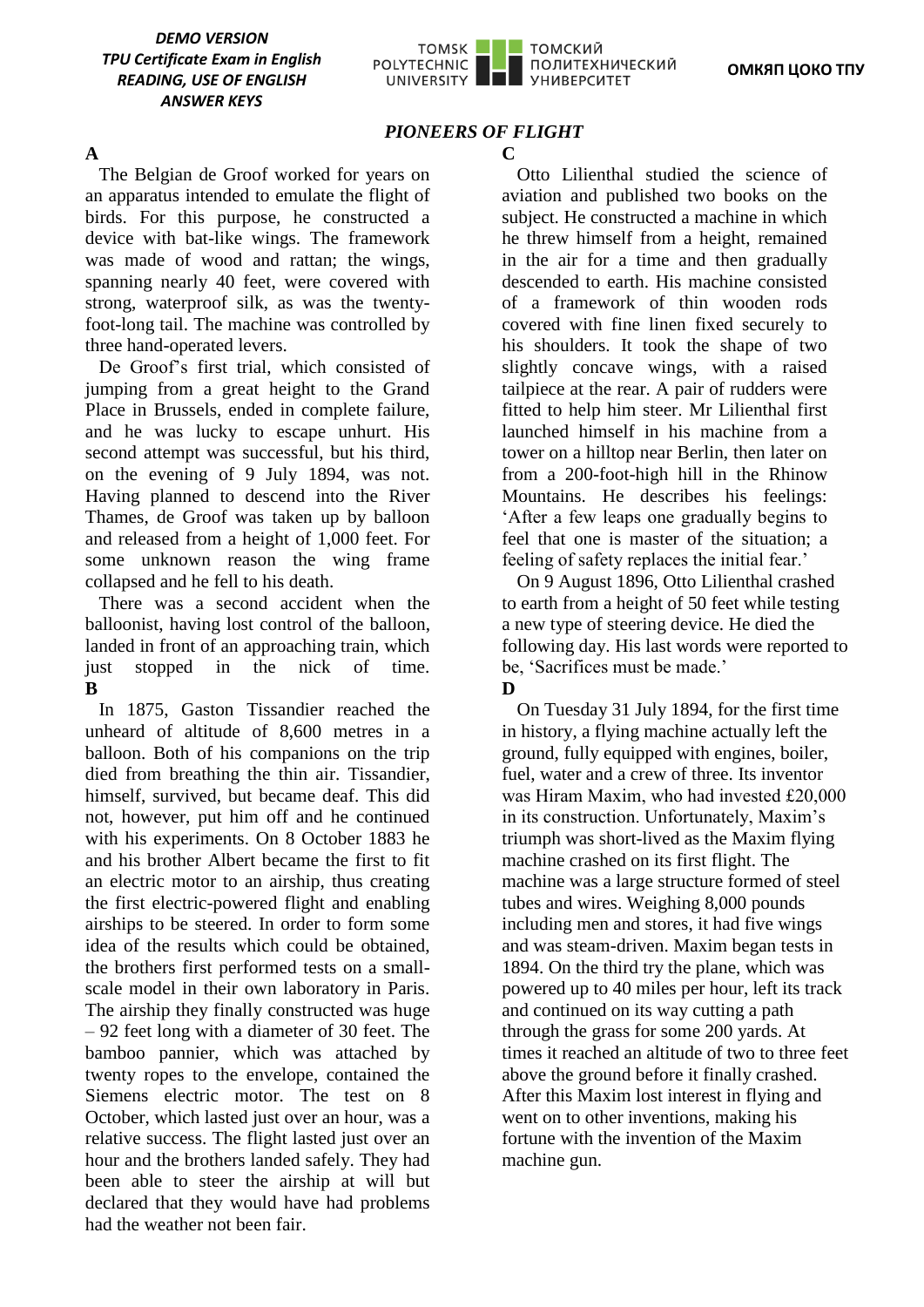

# *PART 4*

For questions **1 – 12**, read the text below and decide which answer best fits each space. There is an example at the beginning **(0)**.

### *TELEPATHY DOES EXIST CLAIMS CAMBRIDGE SCIENTIST*

Many people have had the experience of getting a telephone call from someone just as they were thinking about them. Now a new **(0)** *study* suggests that might **(1)** \_\_\_ be down purely to coincidence. Scientist Dr Rupert Sheldrake says he has performed tests into 'telephone telepathy' which show 45 per cent of the time people can correctly  $(2)$  who is ringing them. This is much higher odds than if it was due to **(3)** \_\_\_ alone, he claimed. However his research has sparked **(4)** \_\_\_ controversy in the scientific **(5)** \_\_\_ .

Dr Rupert Sheldrake receives funding to investigate unexplained **(6)** \_\_\_ from Trinity College in Cambridge. He **(7)** \_\_\_ to his critics, saying 'By far the most common kind of telepathy in the modern world occurs in connection with telephone calls - when you think of someone for no apparent reason and then they ring and you say 'what a **(8)** . I was just thinking about you.'

For his experiments, four volunteers were told they would get a call and were asked to predict which of the four was calling them before they picked **(9)** the phone. Although only four people were used, they repeated the test more than 270 times. He found that they correctly **(10)** \_\_\_ the caller 45% of the time.

But scientists and sceptics of the **(11)** \_\_\_ have questioned the reliability of the work. Professor Peter Atkins, tutor in Physical Chemistry at the University of Oxford, said 'Work in this field is a complete waste **(12)** \_\_\_ time.'

|    |        | <b>A</b> not       | B | also               |   | $C$ could         | Ð | never               |
|----|--------|--------------------|---|--------------------|---|-------------------|---|---------------------|
|    |        | <b>A</b> ask       | B | speculate          |   | $C$ guess         |   | <b>D</b> wonder     |
| 3  |        | A possibility      | B | opportunity        |   | $\mathbf C$ risk  | D | chance              |
|    |        | A off              | B | <sub>on</sub>      | C | of                | Ð | out                 |
| 5  |        | <b>A</b> group     |   | <b>B</b> people    |   | <b>C</b> locality |   | <b>D</b> community  |
| 6  |        | A nature           |   | <b>B</b> phenomena |   | C flying objects  |   | <b>D</b> questions  |
| 7  |        | <b>A</b> disagreed | B | attacked           |   | C responded       |   | <b>D</b> speculated |
| 8  |        | A hilarious        |   | <b>B</b> funny     |   | $C$ laughter      |   | D coincidence       |
| 9  |        | $A$ up             | B | out                | C | <sub>on</sub>     | Ð | off                 |
|    |        | 10 A looked up     |   | <b>B</b> answered  |   | C found           |   | <b>D</b> predicted  |
|    |        | 11 A paranormal    | В | hoax               |   | $C$ abnormal      |   | D unidentified      |
| 12 | $A$ in |                    | B | for                | C | of                |   | with                |
|    |        |                    |   |                    |   |                   |   |                     |

*Answer Keys:*

- **1.** A (not)
- **2.** C (guess **)**
- **3.** D (chance)
- **4.** A (off)
- **5.** D (community)
- **6.** B (phenomena)
- **7.** C (responded)
- **8.** D (coincidence)
- **9.** A (up)
- **10.** D (predicted)
- **11.** A (paranormal)
- **12.** C (of)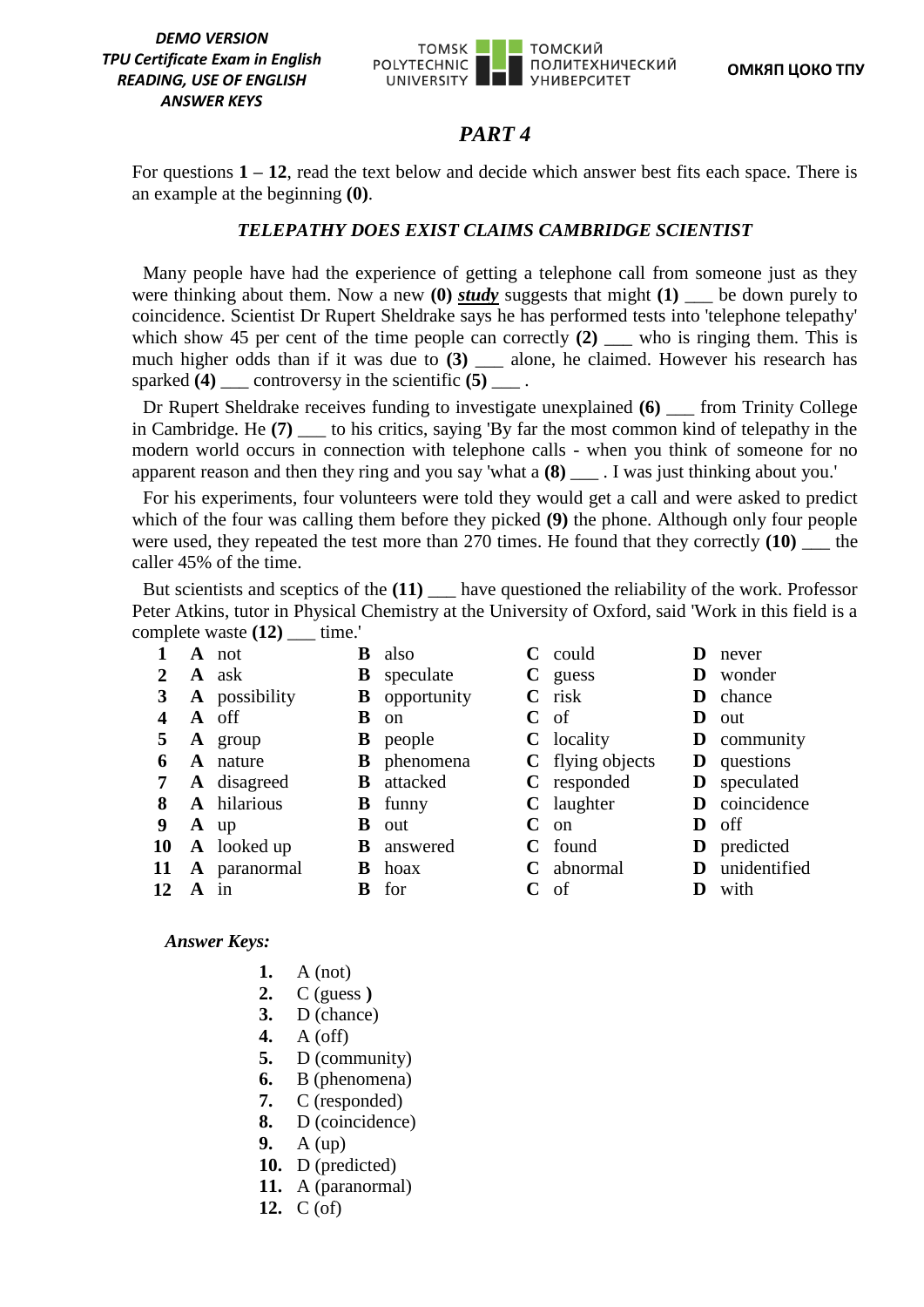

### *PART 5*

For questions **1 – 12**, read the text below and think of the word which best fits each space. Use only **one** word in each space. There is an example at the beginning **(0)**.

### *BLOG READING EXPLODES*

There (0) are those that do and those that **(1) \_\_\_.** Millions of us have one and many more **(2) \_\_\_** still asking the question, 'What is a blog exactly?' Well, for those **(3) \_\_\_** you still wondering, blogs, or web logs, are online spaces in **(4) \_\_\_** people can publish their thoughts, opinions or spread news events in **(5) \_\_\_** own words. However, reading blogs still remains far **(6) \_\_\_** popular than writing them. And what we really want to read about is news, apparently.

The huge rise in the number of blogs (7) given birth to a new desire for immediate news and information. Whatever **(8)** event - a natural disaster, for example - local bloggers can post pictures and write their own observations with instant effect. Needless **(9) \_\_\_** say, the traditional newspapers or TV channels just can't compete with this, **(10) \_\_\_** journalists aren't happy. 'People reading blogs should be careful,' (11) \_\_\_ one journalist. 'After all, no one checks a blog's sources or edits the work. You simply can't believe everything you **(12) \_\_\_** .'

*Answer Keys:* **1** don't **2** are **3** of **4** which **5** their **6** more **7** has **8** the **9** to **10** and/so **11** said **12** read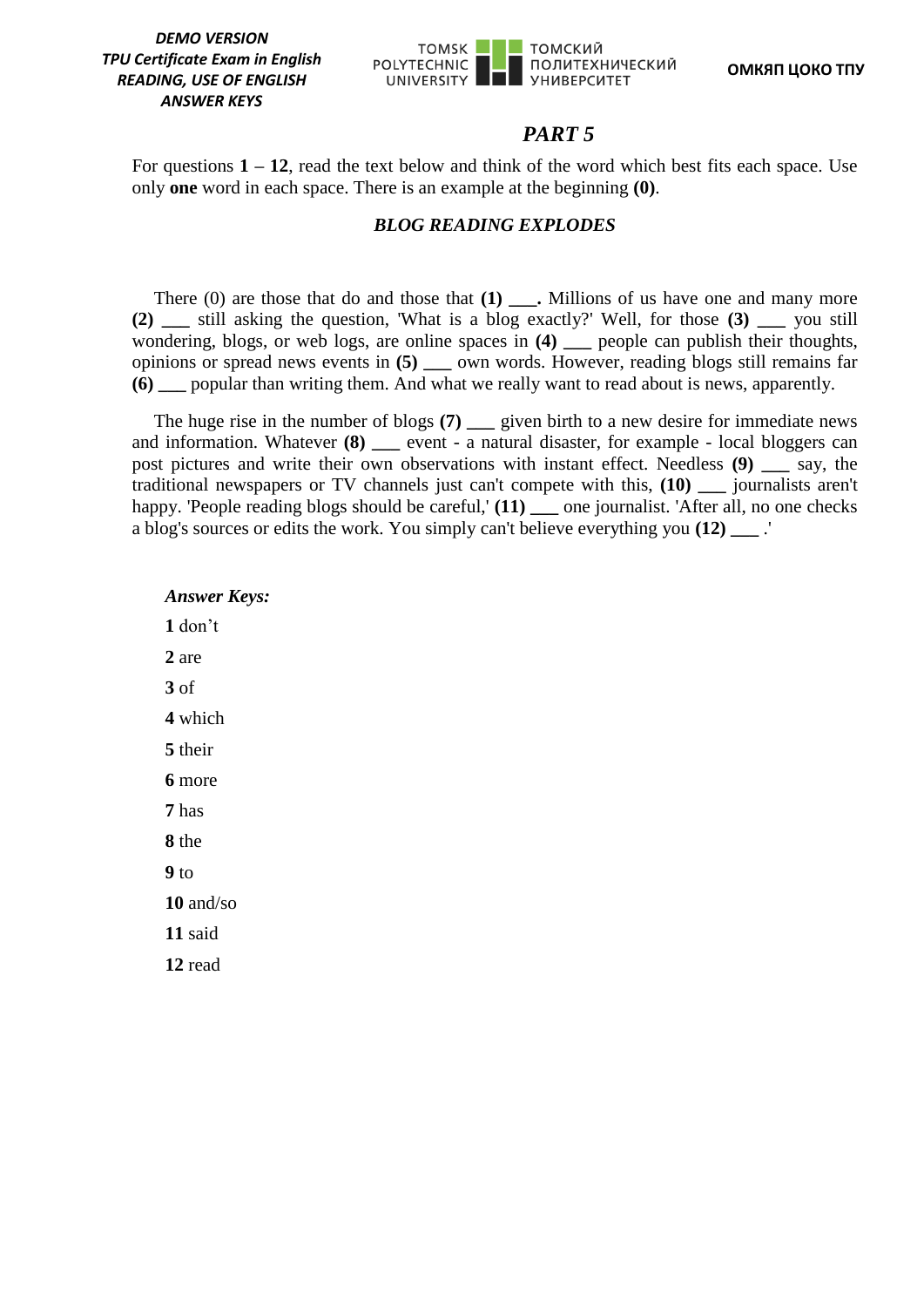

**ОМКЯП ЦОКО ТПУ**

# *PART 6*

Read the text below. For questions  $1 - 10$  use the word given in capitals at the end of each line to form a word that fits in the space in the same line. There is an example at the beginning **(0)**.

# *TAKING THE BLAME*

| $(0)$ <i>Pollution</i> is now a sensitive political issue in many countries. | <b>POLLUTE</b>     |
|------------------------------------------------------------------------------|--------------------|
| As a result, one would assume that the amount of $(1)$                       | <b>INDUSTRY</b>    |
| waste being released is decreasing. However, there is no                     |                    |
| (2)<br>that this is so. In fact, all the evidence                            | <b>CONFIRM</b>     |
| shows that the $(3)$<br>of our                                               | <b>DESTROY</b>     |
| environment is not slowing down at all. Many<br>(4)                          | <b>GLOBE</b>       |
| attempts have been made to (5)<br>the reasons for this.                      | <b>IDENTITY</b>    |
| government ministers and<br>Most of the time $(6)$                           | <b>INFLUENCE</b>   |
| businessmen are accused of behaving (7)<br>but putting                       | <b>RESPONSIBLE</b> |
| the blame on these people is (8) $\vert$<br>a way of allowing the            | <b>SIMPLE</b>      |
| general public to maintain their (9)<br>of products which                    | <b>CONSUME</b>     |
| damage the environment. If the public's $(10)$<br>was more                   | <b>RESPOND</b>     |
| positive, perhaps the situation would change.                                |                    |

*Answer Keys:* **1** industrial **2** confirmation **3** destruction **4** global **5** identify **6** influential **7** irresponsibly **8** simply **9** consumption **10** response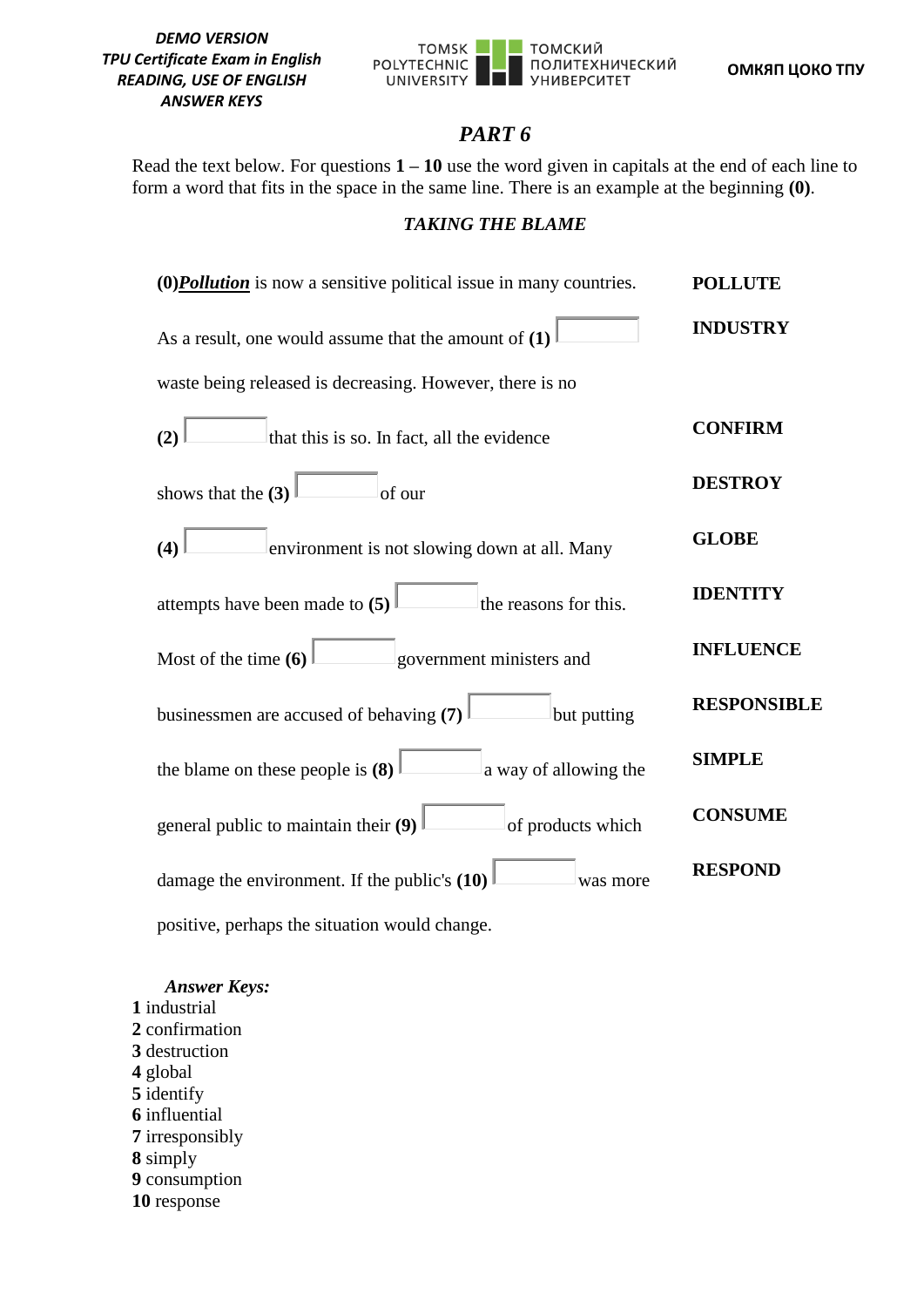

# **PART 7**

For questions  $1 - 8$ , complete the second sentence so that it has a similar meaning to the first sentence, using the word given. **Do not change the word given.**

You must use between **two and five words**, including the word given. There is an example at the beginning.

*(0) Example*: This is my first fishing trip. **never** I *never have been on a* fishing trip before. **(1**) I met Sue at university. **since**  $I^{\parallel}$  we were at university. **(2)** I don't remember Mary being such a difficult person in the past. **use**  $\text{Mary}$  such a difficult person. **(3)** Barbara was raised in a small village by her grandmother. **brought** Barbara's grandmother  $\|$  in a small village. **(4)** It takes three hours by car to reach the nearest hospital. **drive** It  $\|$  to the nearest hospital. **(5)** It is very unusual for Jack to be late for a meeting. **arrives**  $Jack \sim$  for a meeting. **(6)** We got planning permission and then we started building. **soon** We started building as  $\Box$ **(7)** I think what she said at the press conference was true. **truth** I think  $\parallel$  at the press conference. **(8)** What caused the machine to stop working this morning? **break**

 $Why$   $\Box$  this morning?